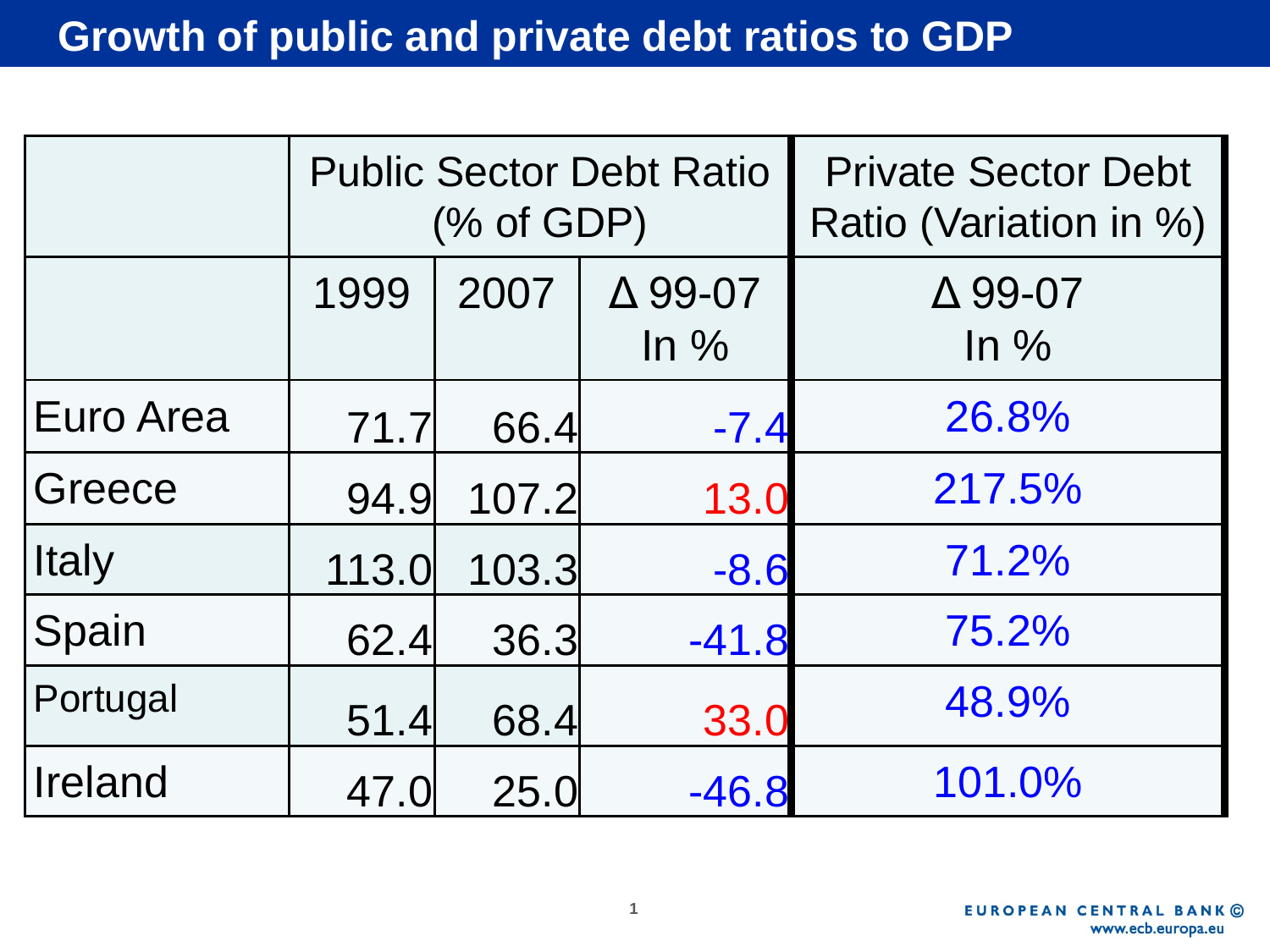**Cumulative growth of total exposure of banks from non-stressed to stressed countries (1999=100)**

**Total exposure of banks from nonstressed to stressed countries in % of respective GDP levels** 

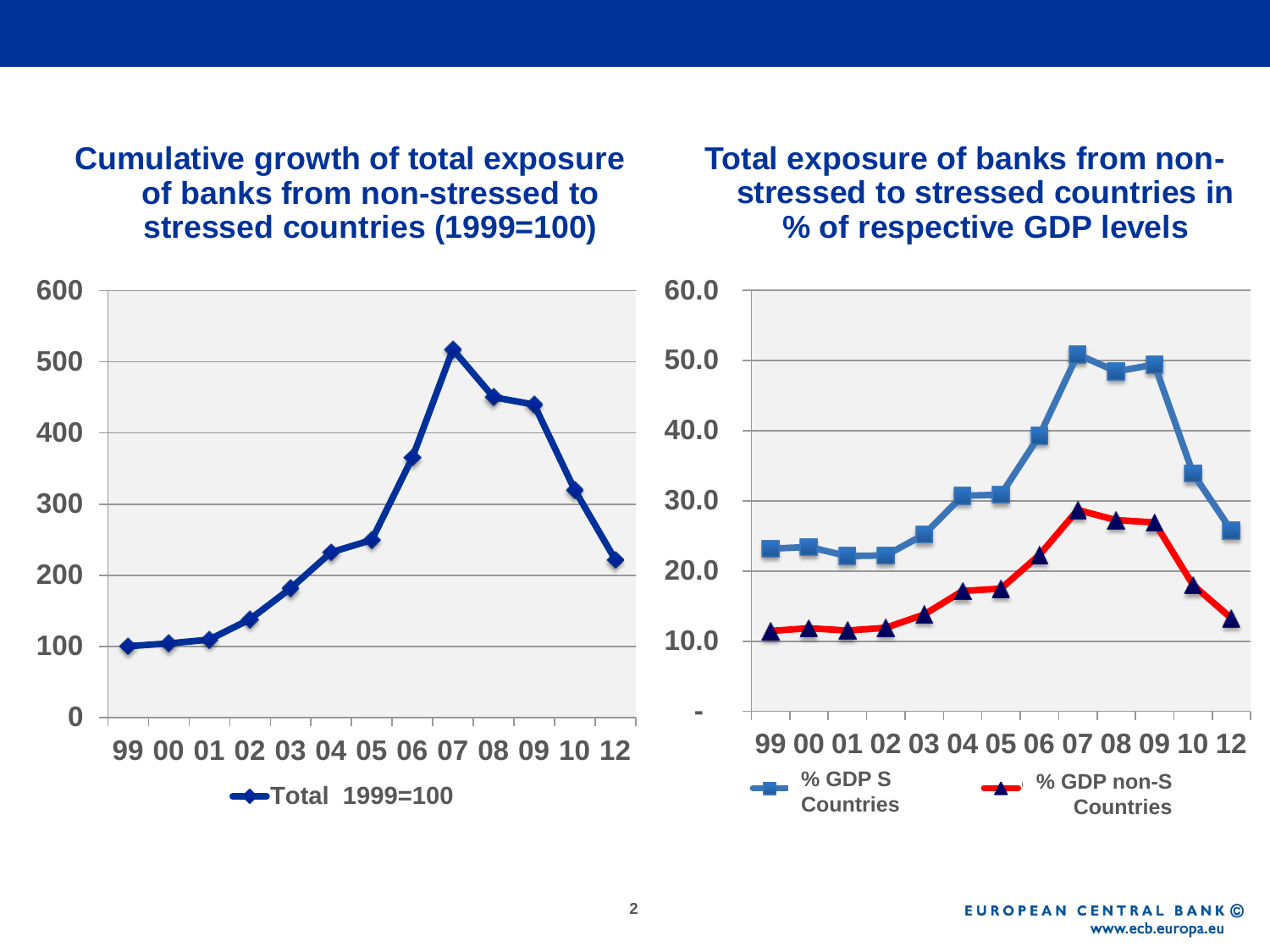#### **Total exposure of banks from non-stressed to stressed countries in % of their GDP**

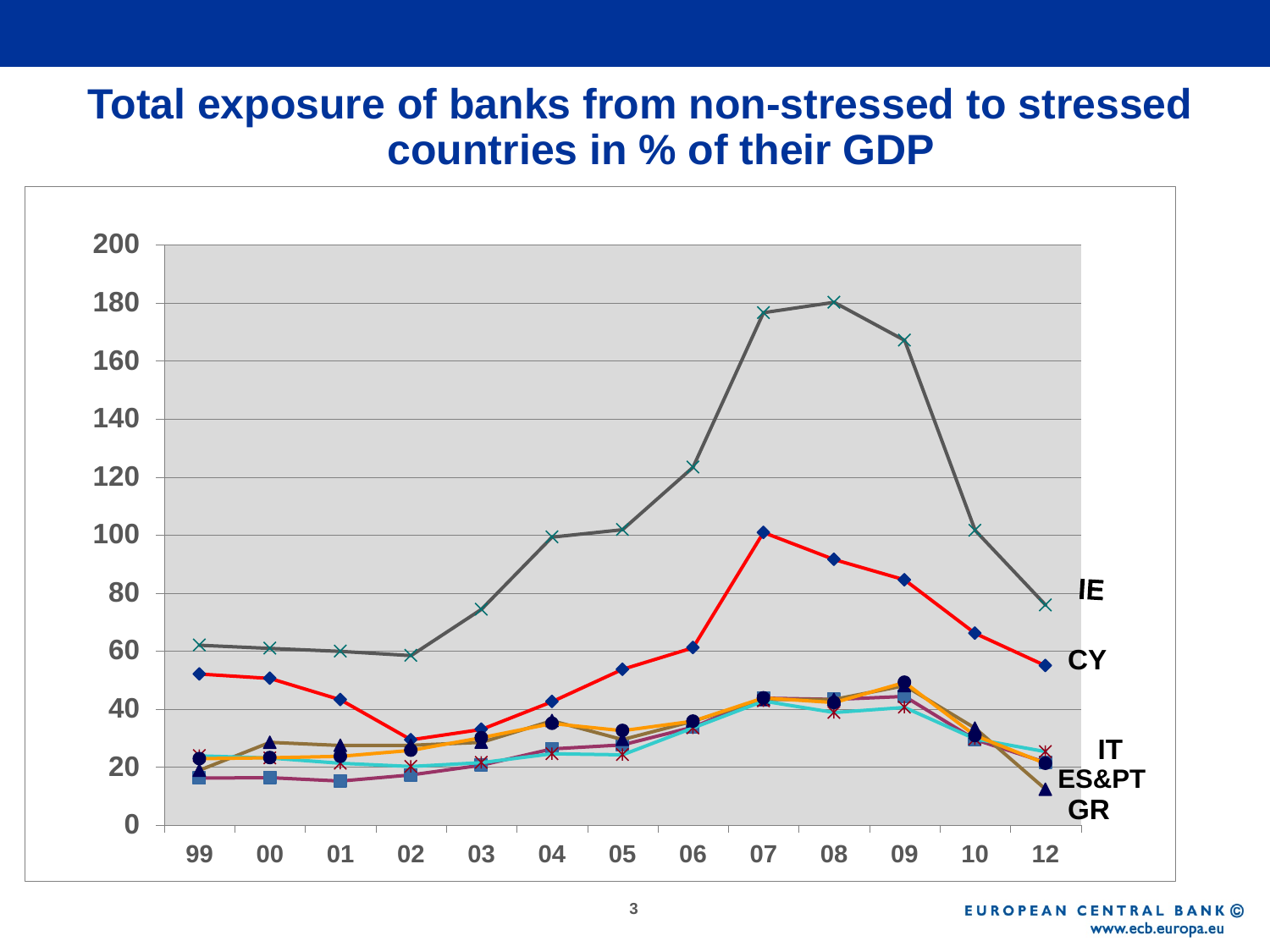## **Cumulative growth of bank credit to the private sector in stressed countries**

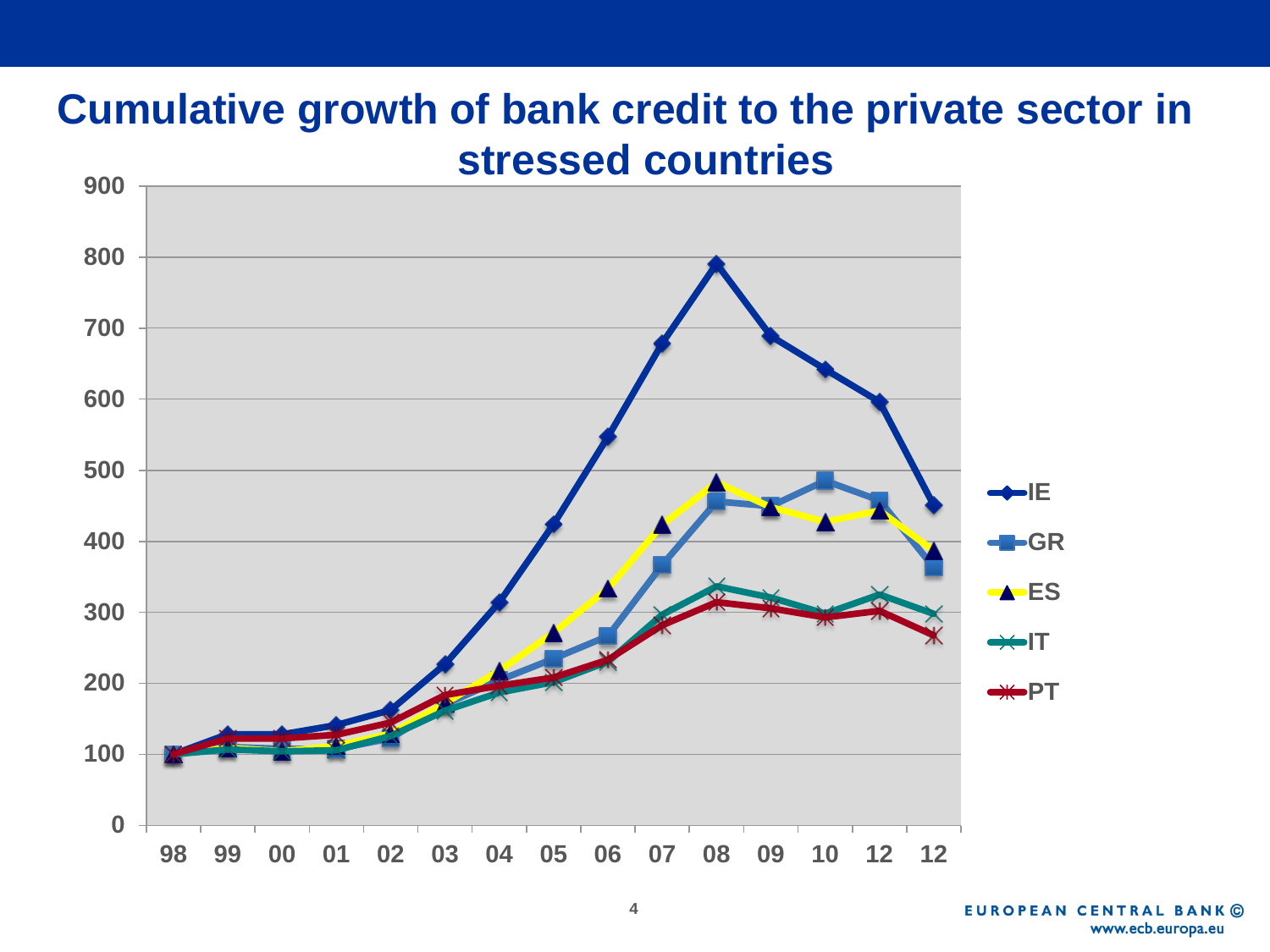# **Adjustment in the periphery: public finance Rebalancing in the euro area**

|                | <b>Total</b><br>government<br>nominal<br>budget<br>balance 2012<br>(as a $%$ of<br>GDP) | <b>Primary</b><br>government<br>nominal<br>balance 2012<br>(as a % of<br>GDP) | <b>Change in</b><br>nominal<br>primary<br>balance | <b>Change in</b><br>structural<br>primary<br><b>balance</b><br>$ 2009-2012 \, (%)  2009-2012 \, (%)$ |
|----------------|-----------------------------------------------------------------------------------------|-------------------------------------------------------------------------------|---------------------------------------------------|------------------------------------------------------------------------------------------------------|
| Greece         | $-10.0$                                                                                 | $-5.0$                                                                        | 5.5                                               | 10.6                                                                                                 |
| <b>Spain</b>   | $-10.6$                                                                                 | $-7.7$                                                                        | 1.7                                               | 2.0                                                                                                  |
| <b>Ireland</b> | $-7.6$                                                                                  | $-3.9$                                                                        | 7.9                                               | 6.6                                                                                                  |
| Portugal       | $-6.4$                                                                                  | $-2.0$                                                                        | 5.3                                               | 5.7                                                                                                  |
| <b>Italy</b>   | $-3.0$                                                                                  | 2.6                                                                           | 3.3                                               | 3.1                                                                                                  |
| Euro area      | $-3.7$                                                                                  | $-0.6$                                                                        | 2.9                                               | 2.2                                                                                                  |

Source: European Economic Forecast, Spring 2013, European Commission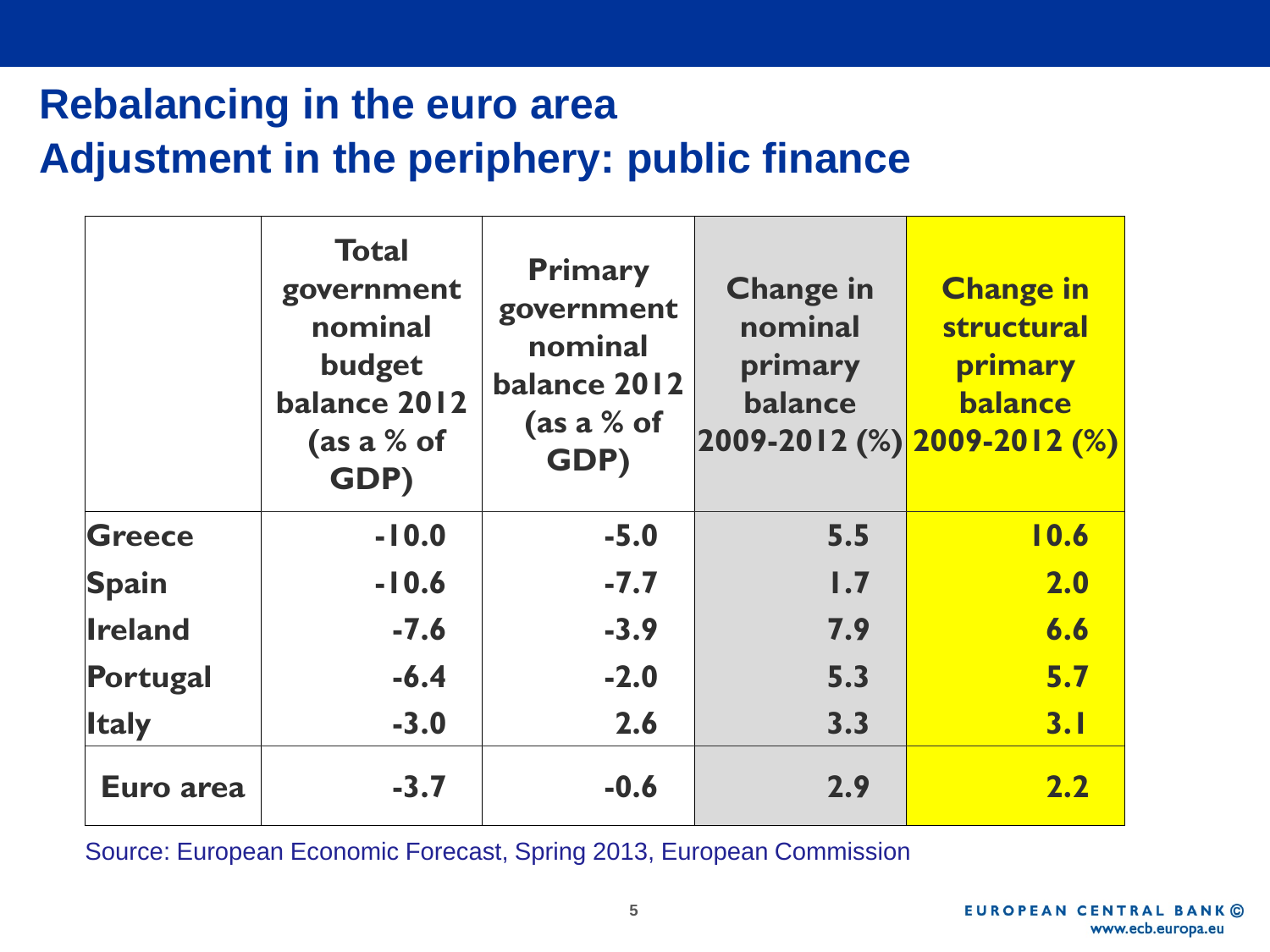# **Projected 2010 to 2060 changes in age-related expenditure (as a % of GDP)**



Projected total changes 2010- 2060 (pensions, health care, education, unemployment):

 $Small < 2\%$ IT, EE, PT 2< Medium < 6% GR, FR, ES, AT, DE, IE, NL  $Large > 6%$ FI, SK, MT, CY, BE, SI, LU

Source: Fiscal Sustainability Report 2012, European Commission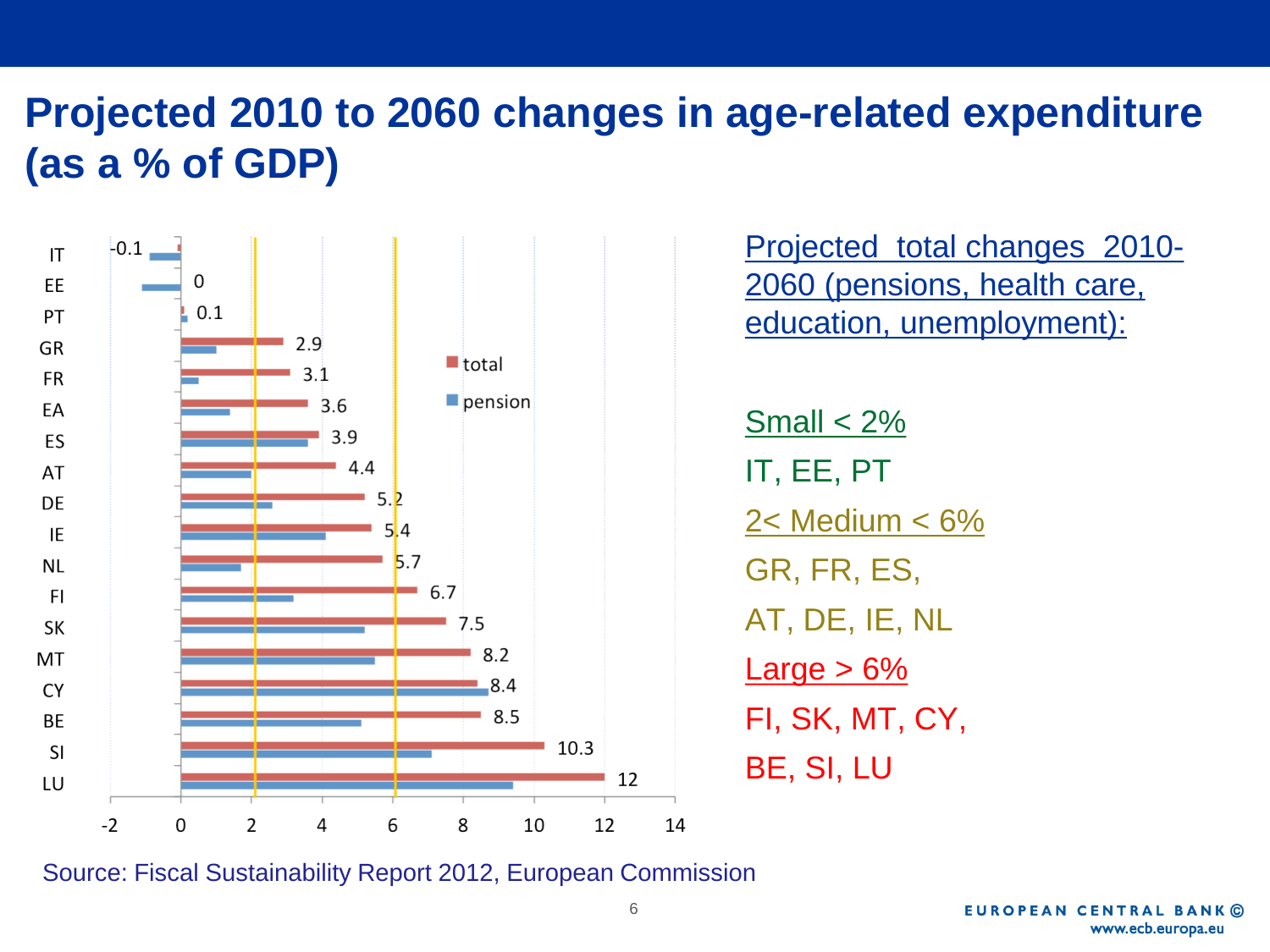# **Rebalancing in the euro area**

#### **ULC – deflated real effective exchange rates across countries**

Percentage changes 1999Q4 to 2012Q3 Percentage changes 2008Q4 to 2012Q3



Source: ECB harmonised competitiveness indicators Increases (decreases) in the real effective exchange rate signal a worsening (improvement) in competitiveness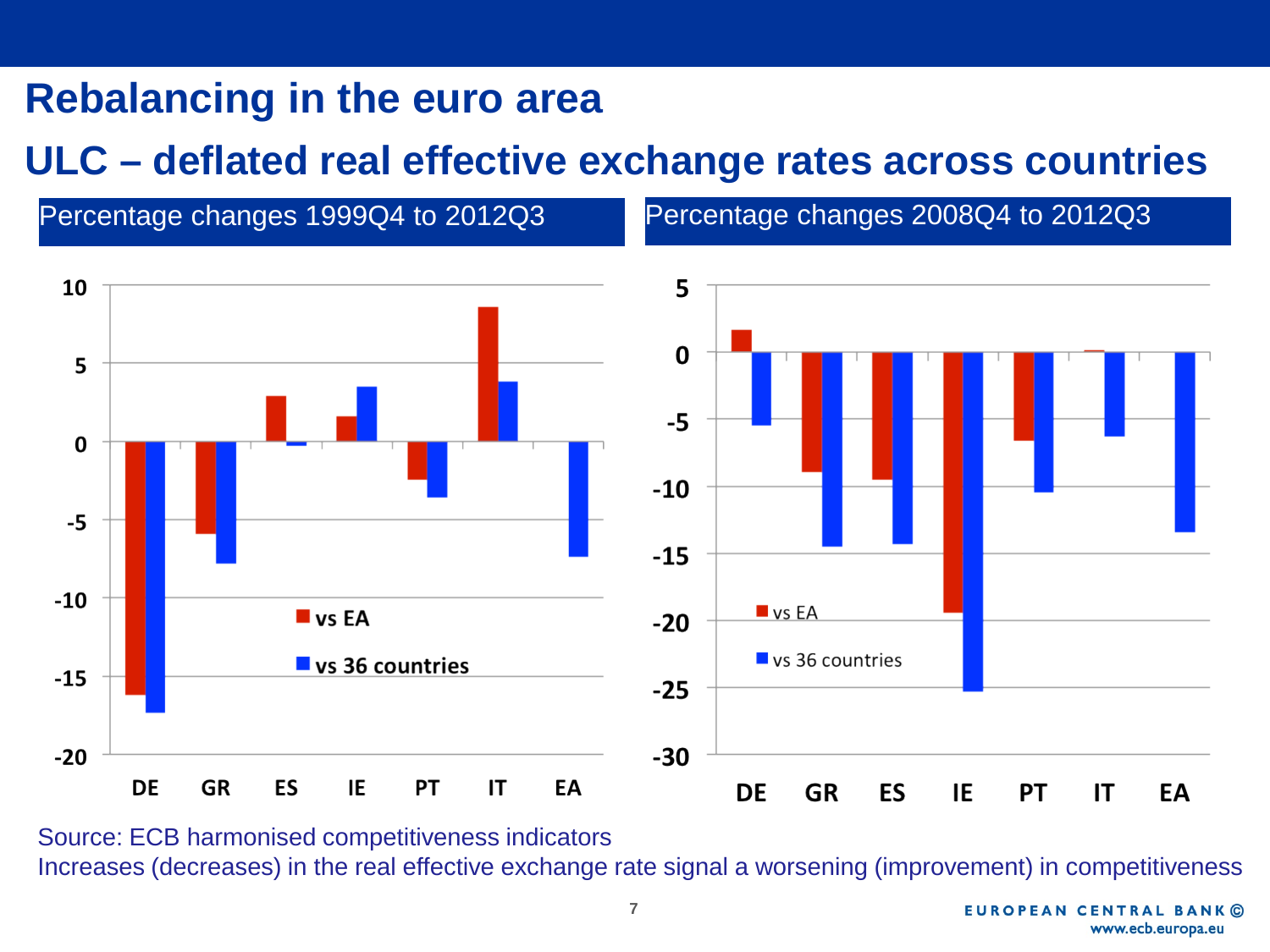## **Rebalancing in the euro area**

### **Evolution of external borrowing (-) / lending (+) since 1999**

(in % of GDP)



www.ecb.europa.eu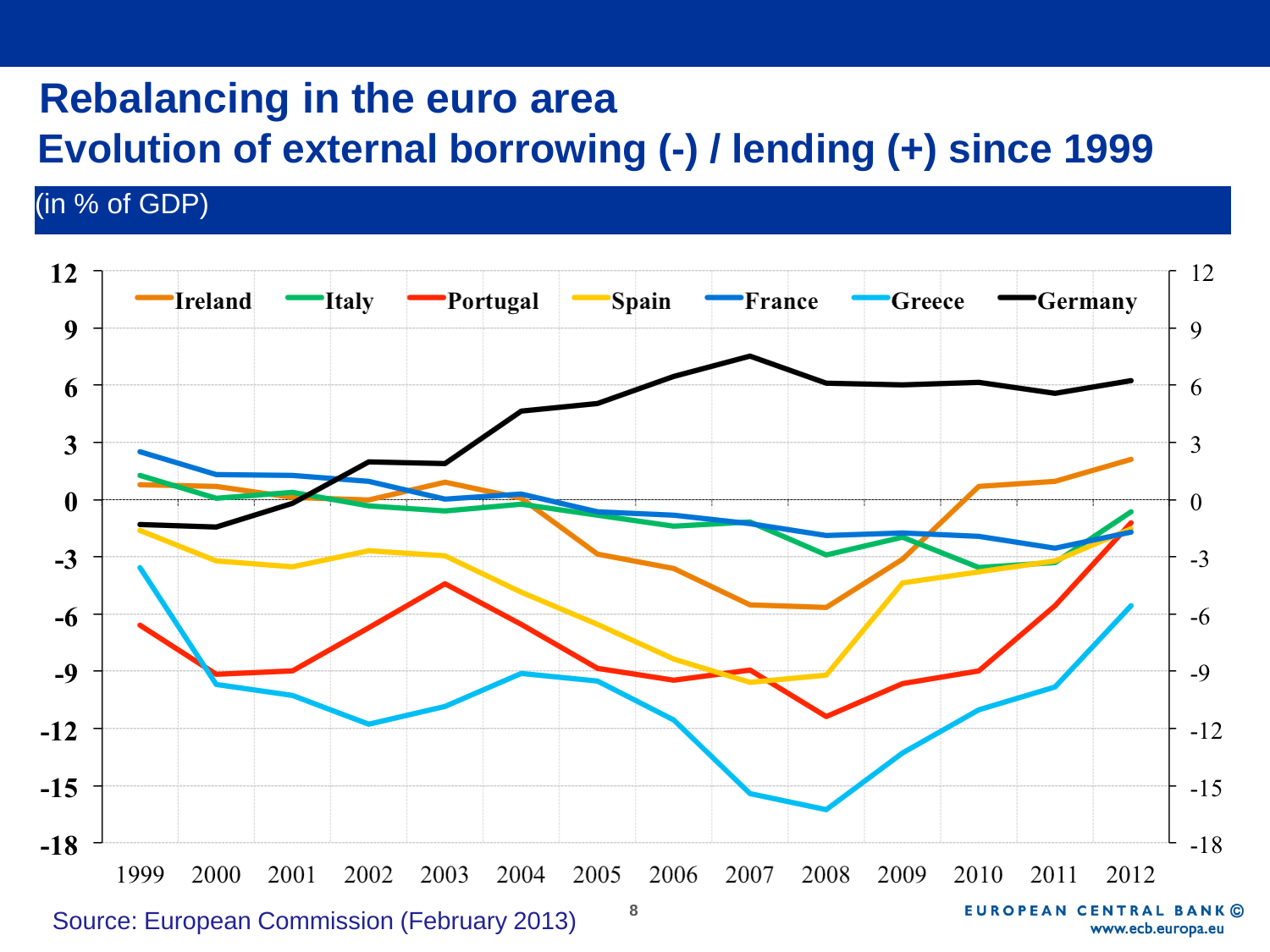## **Rebalancing in the euro area**

#### **External borrowing / lending requirements in selected euro area countries**

| <b>Country</b>  | <b>External borrowing</b><br>$(-)$ /lending $(+)$ in<br>2012 (% of GDP) | <b>Change from 2009</b><br>to 2012 (% of GDP) | <b>Exports of goods and</b><br>services (vol) -<br>cumulative growth<br>2009-2012 (in %) | <b>External borrowing</b><br>$(-)$ /lending $(+)$ in<br>2013 (% of GDP)<br>(forecast) |
|-----------------|-------------------------------------------------------------------------|-----------------------------------------------|------------------------------------------------------------------------------------------|---------------------------------------------------------------------------------------|
| <b>Italy</b>    | $-0.6$                                                                  | 1.4                                           | 20.6                                                                                     | 1.1                                                                                   |
| <b>Spain</b>    | $-1.5$                                                                  | 2.8                                           | 23.5                                                                                     | 2.2                                                                                   |
| <b>Greece</b>   | $-5.5$                                                                  | 7.7                                           | 3.0                                                                                      | $-1.1$                                                                                |
| <b>Ireland</b>  | 2.1                                                                     | 5.2                                           | 15.0                                                                                     | 1.8                                                                                   |
| <b>Portugal</b> | $-1.2$                                                                  | 8.4                                           | 22.0                                                                                     | 1.8                                                                                   |
| <b>Slovenia</b> | 2.0                                                                     | 2.4                                           | 18.2                                                                                     | 4.8                                                                                   |
| Euro area       | 1.5                                                                     | 1.4                                           | 21.4                                                                                     | 2.6                                                                                   |

Source: European Economic Forecast, Spring 2013, European Commission